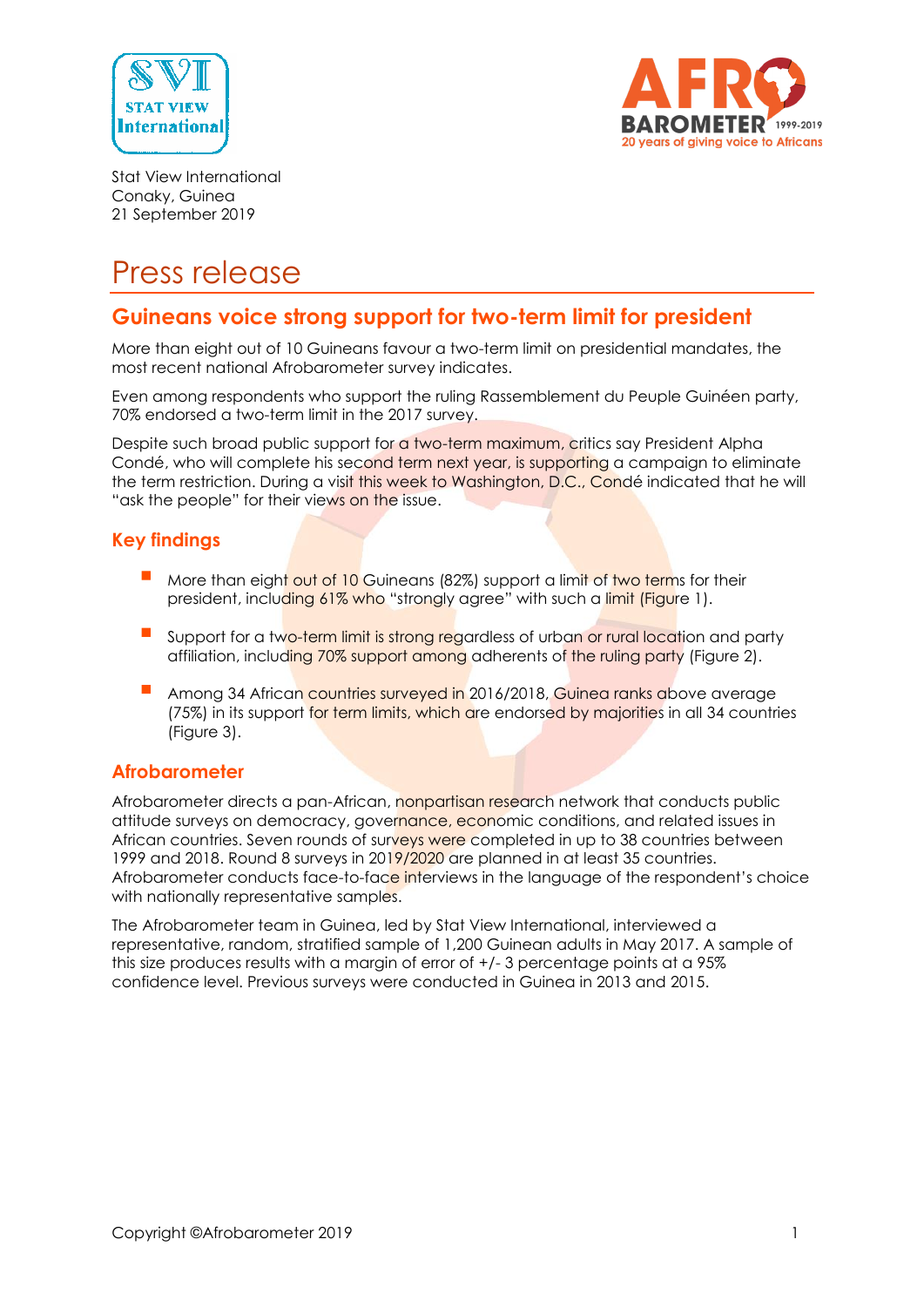

# **Charts**



**Figure 1: Views on two-term limit for president** | Guinea | 2017

**Respondents were asked***: Which of the following statements is closest to your view? Statement 1: The Constitution should limit the president to serving a maximum of two terms in office.*

*Statement 2: There should be no constitutional limit on how long the president can serve.*





**Respondents were asked***: Which of the following statements is closest to your view?*

*Statement 1: The Constitution should limit the president to serving a maximum of two terms in office.*

*Statement 2: There should be no constitutional limit on how long the president can serve. (% who "agree" or "agree very strongly" with term limits)*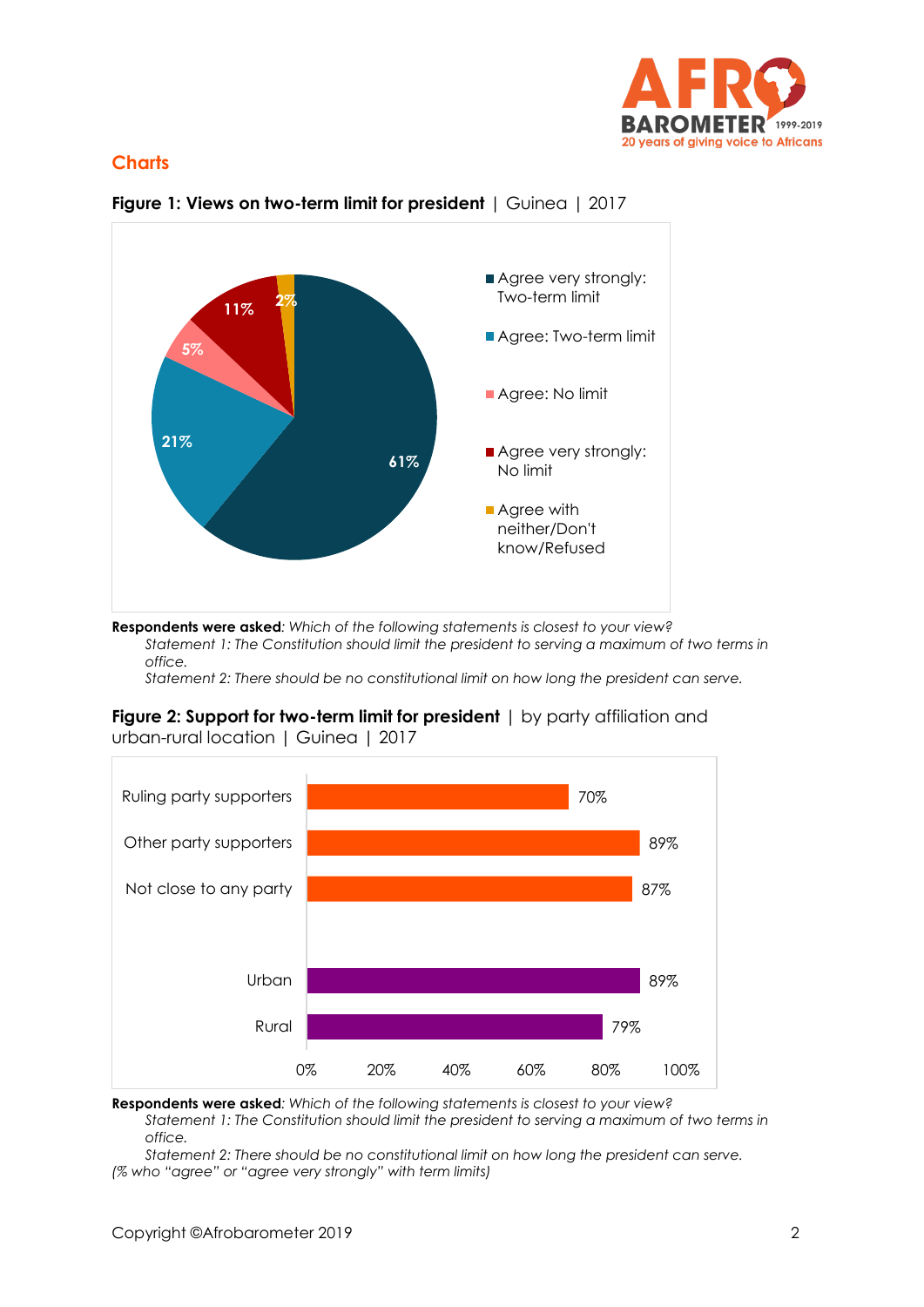

| Gambia                |     | 76%        |     | $9\%$  |      |
|-----------------------|-----|------------|-----|--------|------|
| Tanzania              |     | 76%        |     | 13%    |      |
| Togo                  |     | 71%        |     | 16%    |      |
| Gabon                 |     | 70%        |     | 21%    |      |
| Niger                 |     | 68%        |     | $14\%$ |      |
| Malawi                |     | 66%        |     | $10\%$ |      |
| Zambia                | 64% |            |     | 20%    |      |
| Senegal               | 63% |            |     | 14%    |      |
| Nigeria               | 63% |            |     | 15%    |      |
| Benin                 | 61% |            |     | 24%    |      |
| Guinea                | 61% |            |     | 21%    |      |
| Liberia               | 60% |            | 15% |        |      |
| Uganda                | 60% |            | 14% |        |      |
| Mali                  | 58% |            | 20% |        |      |
| Sierra Leone          | 58% |            | 19% |        |      |
| Kenya                 | 58% |            | 18% |        |      |
| Sudan                 |     | 57%<br>20% |     |        |      |
| Lesotho               | 56% |            | 5%  |        |      |
| Botswana              | 56% |            | 17% |        |      |
| 34-country average    | 54% |            | 21% |        |      |
| Ghana                 | 54% |            | 16% |        |      |
| Tunisia               | 52% |            | 21% |        |      |
| eSwatini              | 52% |            | 23% |        |      |
| Mauritius             | 48% |            | 25% |        |      |
| Zimbabwe              | 47% |            | 27% |        |      |
| South Africa          | 44% |            | 18% |        |      |
| São Tomé and Príncipe | 44% |            | 27% |        |      |
| Cameroon              | 44% |            | 22% |        |      |
| Namibia               | 43% |            |     |        |      |
| Côte d'Ivoire         | 43% |            | 38% |        |      |
| <b>Burkina Faso</b>   | 41% |            | 29% |        |      |
| Morocco               | 34% | 28%        |     |        |      |
| Madagascar            | 33% |            | 34% |        |      |
| Mozambique            | 30% | 24%        |     |        |      |
| Cabo Verde            | 25% | 39%        |     |        |      |
| 0%                    | 20% | 40%        | 60% | 80%    | 100% |

#### **Figure 3: Support for two-term limit for president** | 34 African countries | 2016/2018

**Respondents were asked***: Which of the following statements is closest to your view? Statement 1: The Constitution should limit the president to serving a maximum of two terms in office. Statement 2: There should be no constitutional limit on how long the president can serve.*